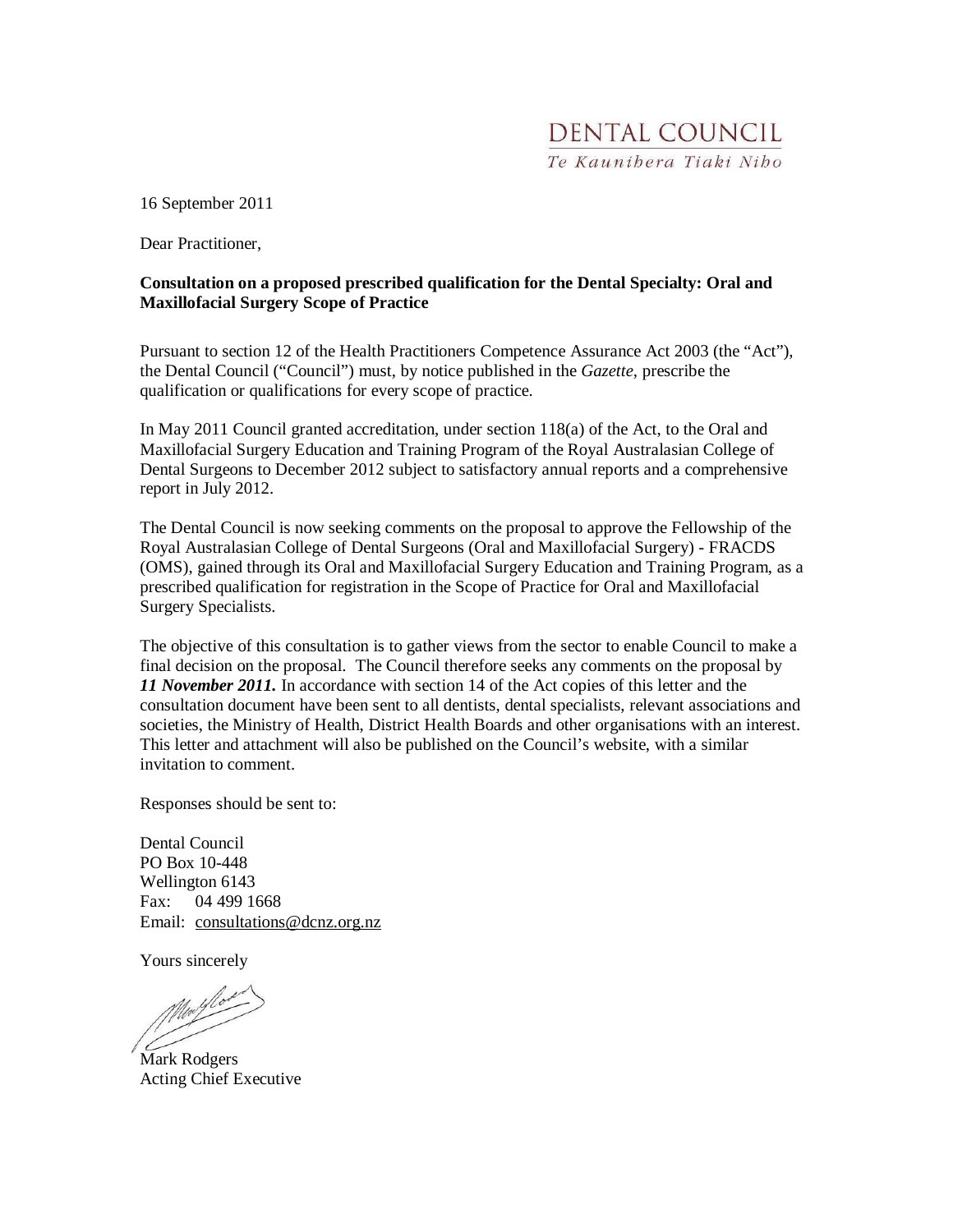# **Consultation Document**

### **Proposed prescribed qualification for the Dental Specialty: Oral and Maxillofacial Surgery Scope of Practice**

RELEASED 16 SEPTEMBER 2011 SUBMISSIONS DUE 11 NOVEMBER 2011

#### **Background**

The Dental Council is seeking your comments on the proposal to approve the Fellowship of the Royal Australasian College of Dental Surgeons (Oral and Maxillofacial Surgery) - FRACDS (OMS), gained through its Oral and Maxillofacial Surgery Education and Training Program, as a prescribed qualification for registration in the Scope of Practice for Oral and Maxillofacial Surgery Specialists.

The initial accreditation review for this programme was conducted by the Australian Dental Council (ADC) and the Australian Medical Council (AMC) in 2006, against the accreditation standards of both the ADC and AMC, where after both Councils' granted accreditation to the programme until December 2009. The Royal Australasian College of Dental Surgeons ('the College') was required to submit a comprehensive report in July 2009, on progress in relation to the key issues raised in the 2006 Accreditation Report. A joint ADC and AMC team completed the review of the College's progress in September 2009 and issued a comprehensive report. Based on this report both the ADC and AMC granted re-accreditation to the College until December 2012, subject to a comprehensive report in July 2012.

The Dental Council considered the initial accreditation report in 2007, and at that time raised specific concerns on the roles and responsibilities of University employed practitioners involved in the College training scheme; the research component of the programme; the plan for achieving greater integration of the College training programme with the University of Otago programme with a resulting reduction in the training time; and full details of the modular curriculum. The Dental Council resolved to defer its accreditation decision on this programme until progress has been made in these areas of concern expressed to the College.

The Council received a request from the College in 2010 to reconsider its accreditation status based on the outcome of the joint ADC and AMC accreditation report of 2009.

Council requested the co-chairs of the ADC and AMC 2009 assessment team to provide Council with an independent view on the developments of the specific concerns expressed by Council in 2007. Council considered the co-chairs' responses and the Oral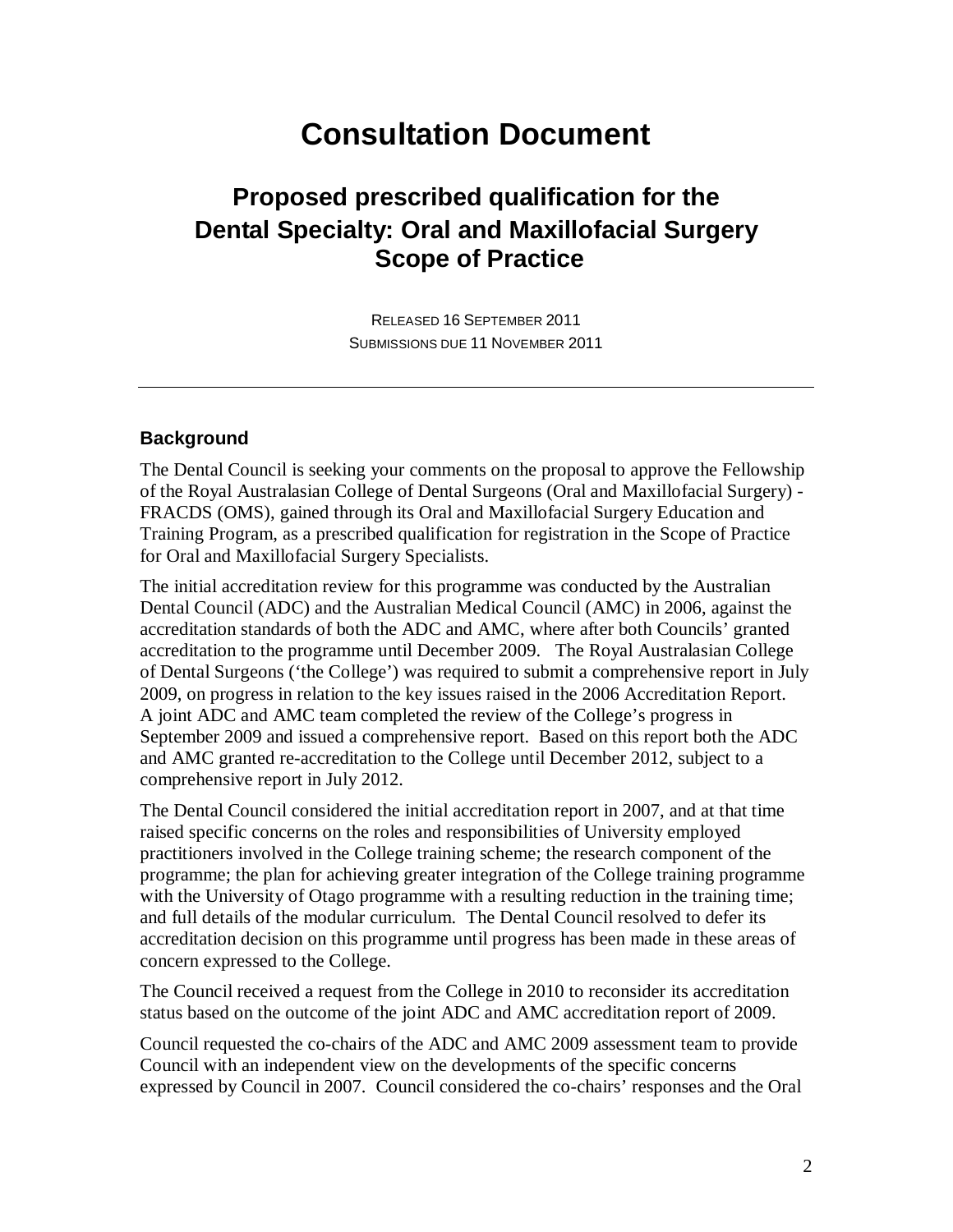and Maxillofacial Surgery training programme's 2011 handbook to review the progress on these issues.

At its meeting on 23 May 2011 Council granted accreditation, under section 118(a) of the Health Practitioners Competence Assurance Act 2003 (the "Act"), to the Oral and Maxillofacial Surgery Education and Training Program of the Royal Australasian College of Dental Surgeons to December 2012, subject to ongoing monitoring under section 12(4) of the Act, and requires:

- 1. satisfactory annual reports to the AMC and ADC/Dental Council (NZ) Accreditation Committee addressing the recommendations in the Accreditation Report previously undertaken in 2006 with an update in 2009;
- 2. the College to provide a comprehensive report in July 2012 on the Oral and Maxillofacial Surgery Education and Training Program, which will be the basis for the AMC and ADC/Dental Council (NZ) Accreditation Committee to determine whether the period of accreditation should be extended further to a maximum period of four years before a new accreditation assessment be done.

#### **The Proposal**

Under section 12 of the Act, before a qualification can become a prescribed qualification notification of that qualification must be published in the Gazette. In addition to this formal gazetting process, the Act requires that before an authority publishes a Notice, the authority must have consulted about its proposal for the contents of this Notice.

To give effect to this proposal, and to allow applicants to seek registration in the Scope of Practice for Oral and Maxillofacial Surgery Specialists on the basis of holding the Fellowship of the Royal Australasian College of Dental Surgeons (Oral and Maxillofacial Surgery) qualification, the Council is proposing to gazette this qualification as a prescribed qualification for the Scope of Practice for Oral and Maxillofacial Surgery Specialists.

#### **Conclusion**

Council has produced a draft Notice of the prescribed qualifications for the Scope of Practice for Oral and Maxillofacial Surgery Specialists (Attachment 1). In addition, an overview of the Fellowship of the Royal Australasian College of Dental Surgeons (Oral and Maxillofacial Surgery) programme is provided (Attachment 2).

Council is consulting on the proposal with persons and organisations identified in accordance with section 14 of the Act including all dentists, dental specialists, relevant associations and societies, the Ministry of Health, District Health Boards and other organisations with an interest. The proposal will also be published on the Council's website, with a similar invitation to comment.

The objective of the consultation is to gather views from the sector to enable Council to make a final decision on the proposal.

Council therefore seeks any comments on the proposal by **11 November 2011.**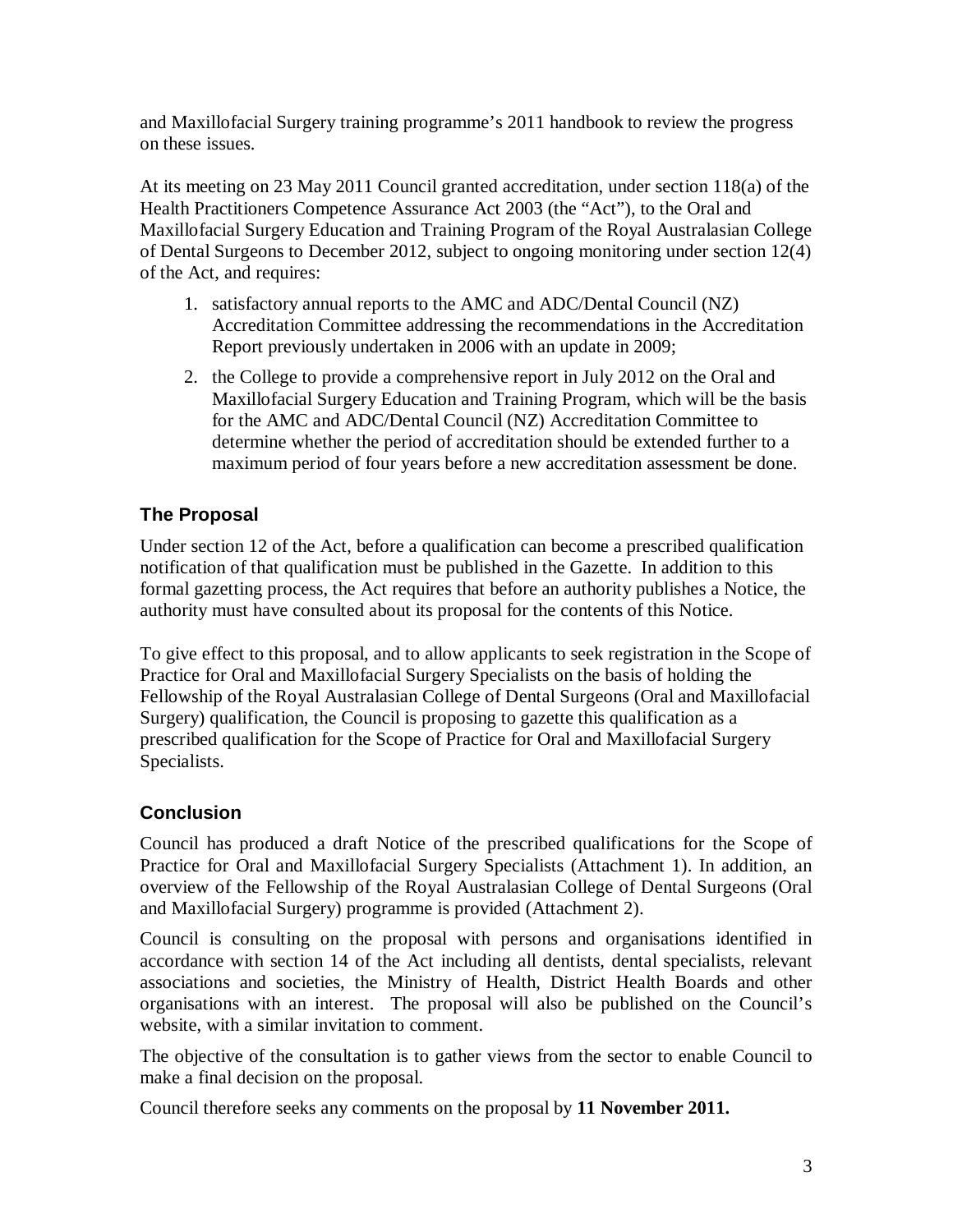#### **Discussion/Consultation points**

The Council invites all stakeholders to comment on this consultation document by responding to the following questions:

- 1. Do you agree/disagree with the proposal to gazette the Fellowship of the Royal Australasian College of Dental Surgeons (Oral and Maxillofacial Surgery) as a prescribed qualification for the Scope of Practice for Oral and Maxillofacial Surgery Specialists?
- 2. If you disagree with the proposal, please provide your reasons.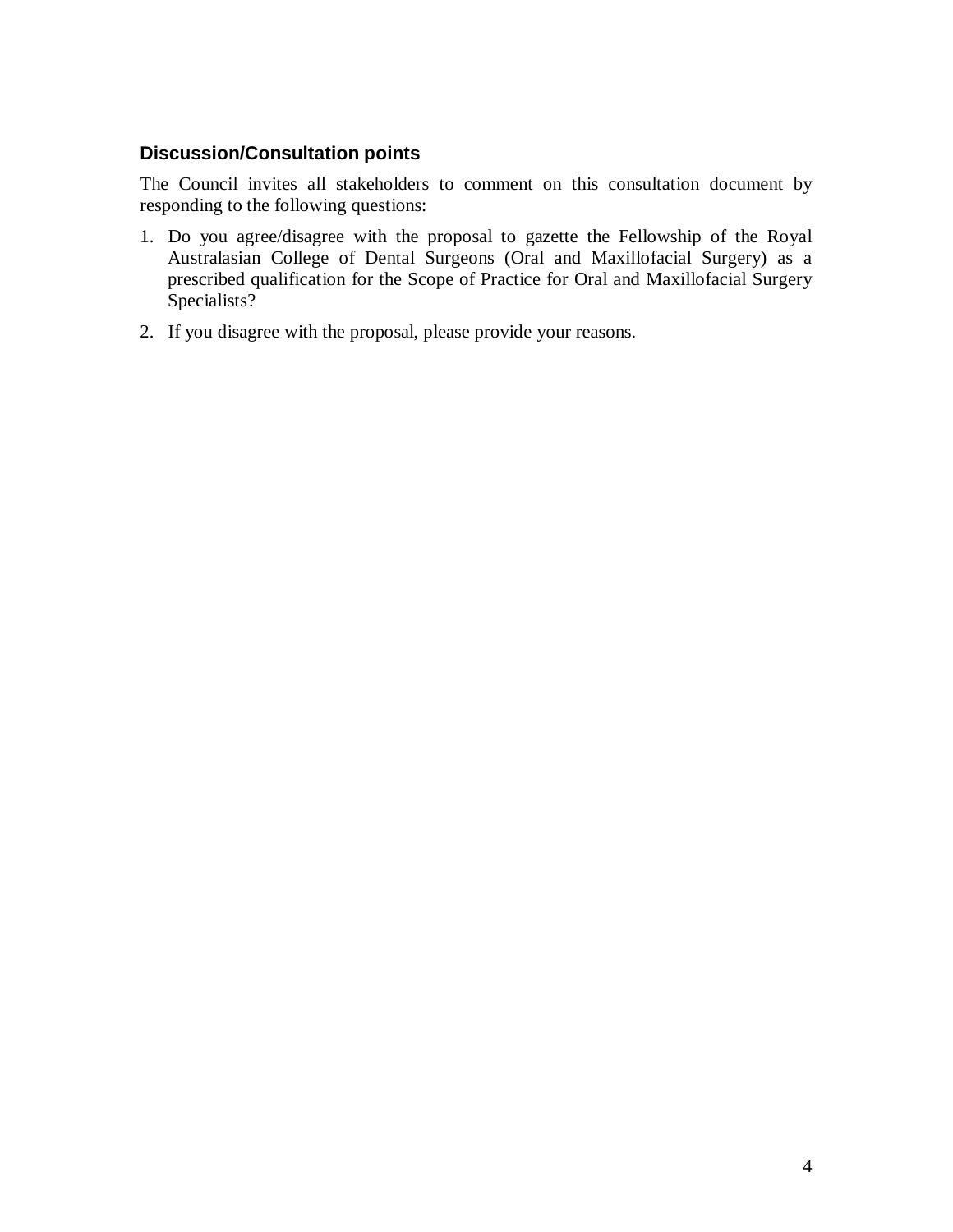**Appendix 1** 

# DENTAL COUNCIL

# Te Kaunibera Tiaki Nibo

# Notice of Prescribed Qualifications

#### Issued by the Dental Council pursuant to section 12 of the Health Practitioners Competence Assurance Act 2003

**Key:** Red text: new additions

# **Specialist Scopes of Practice**

#### **Scope of Practice for Oral and Maxillofacial Surgery Specialists**

#### **Prescribed Qualifications**

- MDS/MBChB (Oral and Maxillofacial Surgery) University of Otago; or
- an ADC accredited MDS or MDSc or DClinDent in Oral and Maxillofacial Surgery from an ADC accredited Australian University; a medical degree from a medical school listed in the WHO World Directory of Medical Schools or the ECFMG Faimer Directory; or
- Fellowship of the Royal Australasian College of Dental Surgeons (Oral and Maxillofacial Surgery); or
- registration in oral and maxillofacial surgery with the General Medical Council, UK; or
- Board certification in oral and maxillofacial surgery in a USA or Canadian state and possession of a medical degree from a medical school listed in the WHO World Directory of Medical Schools or the ECFMG Faimer Directory and dental degree; or
- two years or more of full time equivalent postgraduate training in the specialty at a recognised tertiary academic institution or equivalent; evidence of research activity; a pass in the New Zealand Oral and Maxillofacial Surgery Specialist Examination.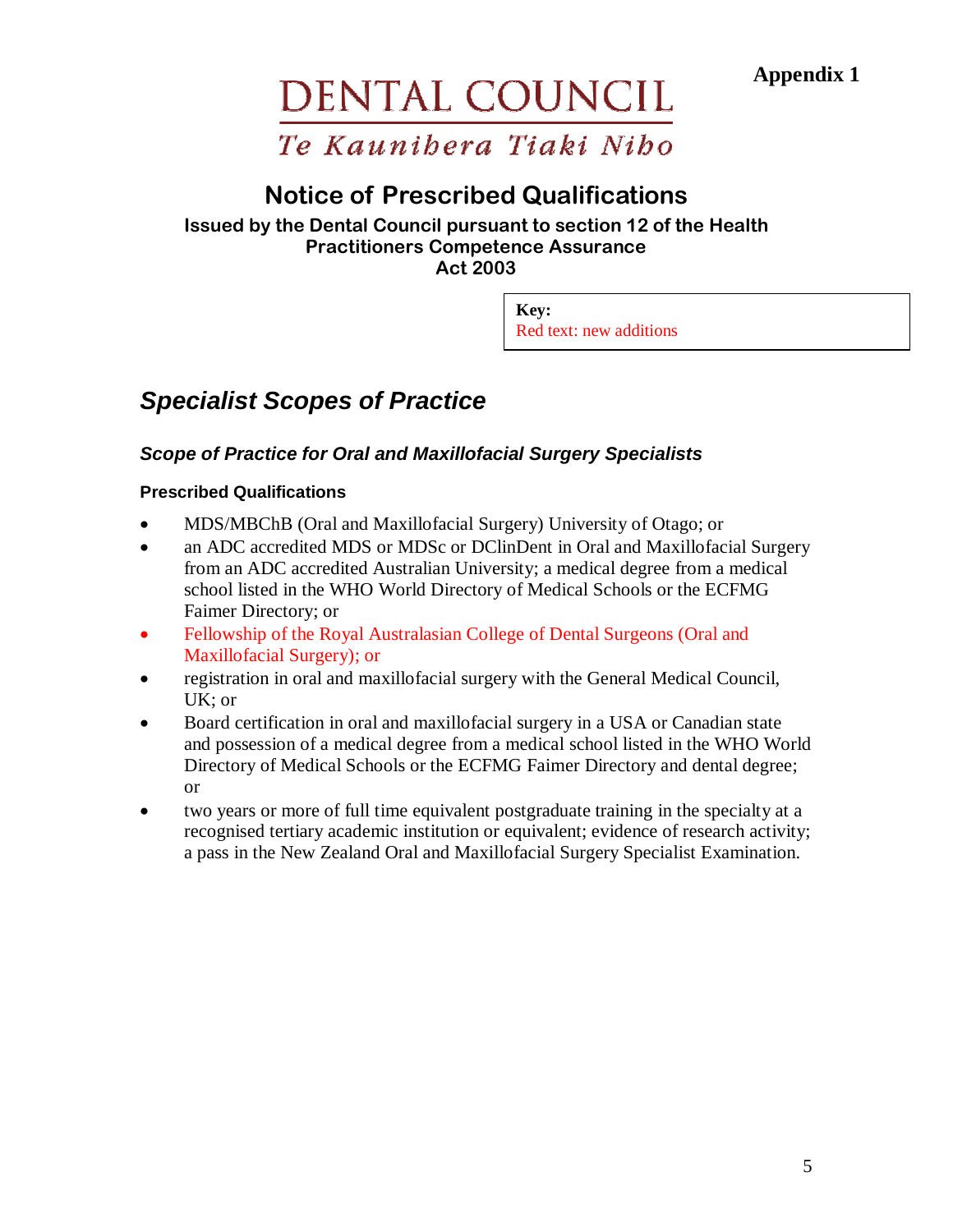#### **Overview of the Oral and Maxillofacial Surgery Education and Training Program of the Royal Australasian College of Dental Surgeons<sup>1</sup>**

#### **1.1 Introduction**

The structured training program includes basic and advanced surgical training. It is predicated on trainees undertaking surgery with increasing levels of independence and incremental complexity. This is completed under the supervision of trained Oral and Maxillofacial Surgeons and other surgical consultants where rotations in other disciplines are required, such as the year in Surgery in General. The College program establishes a common standard across Australia and New Zealand through regional training centres which operate in a consistent manner based on bi-nationally agreed requirements and protocols, which are centrally regulated and accredited through the Board. All trainees must complete clinical training assessments and a common final examination which is centrally conducted and leads to the award of Fellowship in Oral and Maxillofacial Surgery, FRACDS (OMS).

#### **1.2 Eligibility Criteria for Surgical Training**

In order to apply for eligibility for OMS Training, the applicant will be required to have completed the following pre-requisites, or to have completed them prior to the commencement of surgical training:

- 1. A Dental degree and full registration as a dentist in Australia or New Zealand
- 2. A Medical degree and full registration as a medical practitioner in Australia or New Zealand
- 3. A full year of surgery in general (SIG) whilst occupying a post in a hospital that is approved for surgical training by the Trainee Advisory Committee, or be expected to complete this year prior to the commencement of OMS training. Surgical rotations during this year should be undertaken in related surgical disciplines (e.g. ENT surgery, plastic surgery, orthopaedic surgery, neurosurgery, ophthalmology, general surgery), for a minimum of nine months. Consideration is given for relevant rotations in Intensive Care and Emergency Medicine.

#### **1.3 Selection Process for Surgical Training**

<u>.</u>

There are three major elements of the selection process for Surgical Training: Curriculum Vitae (20%), Professional Performance Appraisal (35%) and an Interview (45%).

 $1$  This overview is an extract from the Royal Australasian College of Dental Surgeons Handbook for Accredited Education and Training in Oral and Maxillofacial Surgery; February 2011. The complete handbook can be accessed on

http://www.racds.org/RACDS/Pathways/FRACDSSFS/OMSTrainingPathway/HandbookHETOMS/RACD S\_Content/Pathways/OMS-Training/HETOMS.aspx?hkey=ded233e2-e403-4105-82d6-38cbaf0c609b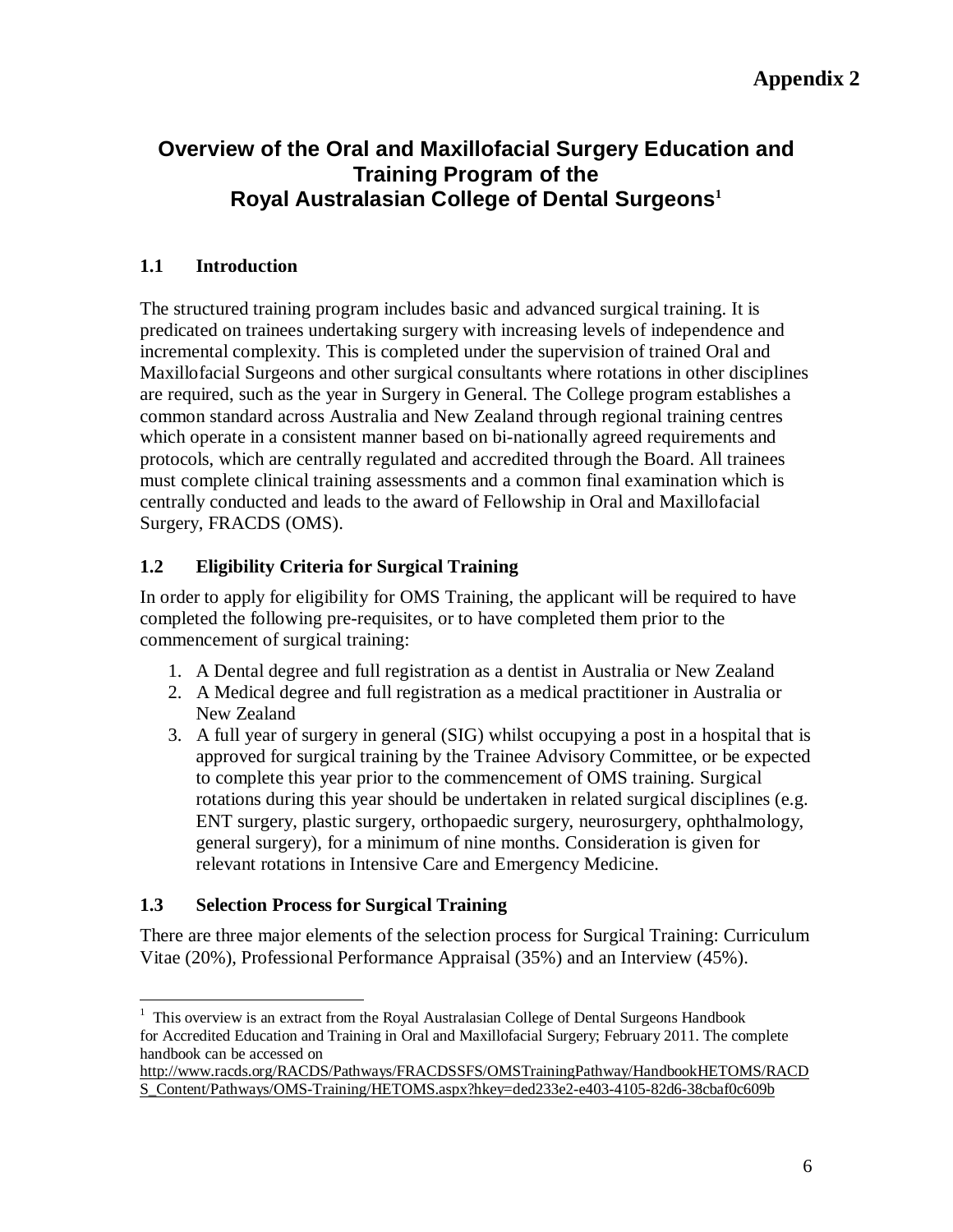#### **1.4 Duration of the Program**

In summary:

- Surgical training is for a minimum of four years.
- Training is continuous unless approval for interrupted training has been applied for and granted, by the College.

#### **1.5 Training Requirements of the Program**

- Trainees must successfully complete a minimum of four years full time in accredited posts.
- Training time completed in an accredited post is credited in periods of six or twelve months only.
- Trainees are required to keep logbooks of clinical training. An Annual Logbook Summary must be completed, included in the trainee's learning portfolio and submitted to the College.
- Six-Monthly Assessment reports are to be completed by the end of July and January and submitted to the College by 15 August and 15 February respectively.
- If a Six-Monthly Assessment is reported by the Director of Training as unsatisfactory, this training period will not count towards the four years of surgical training.

#### **1.6 Research**

To be eligible to sit the Final Examination, trainees are required to have completed an approved research study. The completion of a higher degree would fulfil the research requirements. The College will accept as fulfilment of this requirement either a formal research project undertaken as part of a postgraduate research qualification or through the completion of a research project and a paper that is deemed acceptable for publication in a peer reviewed journal.

Trainees who choose to fulfil this requirement by enrolling in a PhD will be required to takeleave of absence from the training course. Clinical case reports and stand-alone literature reviews will not be approved for this purpose.

Trainees are also required to:

- a) present a paper each year at a scientific meeting, the annual conference of the specialty, a hospital grand round, or equivalent; and
- b) present a paper at the annual conference of the specialty at least once during their advanced surgical training.

Should trainees wish to fulfil their research requirement independently of a structured qualification, approval needs to be sought via the Research Sub-committee of the Education Committee by applying for approval with an outline of their research proposal and their proposed supervisors.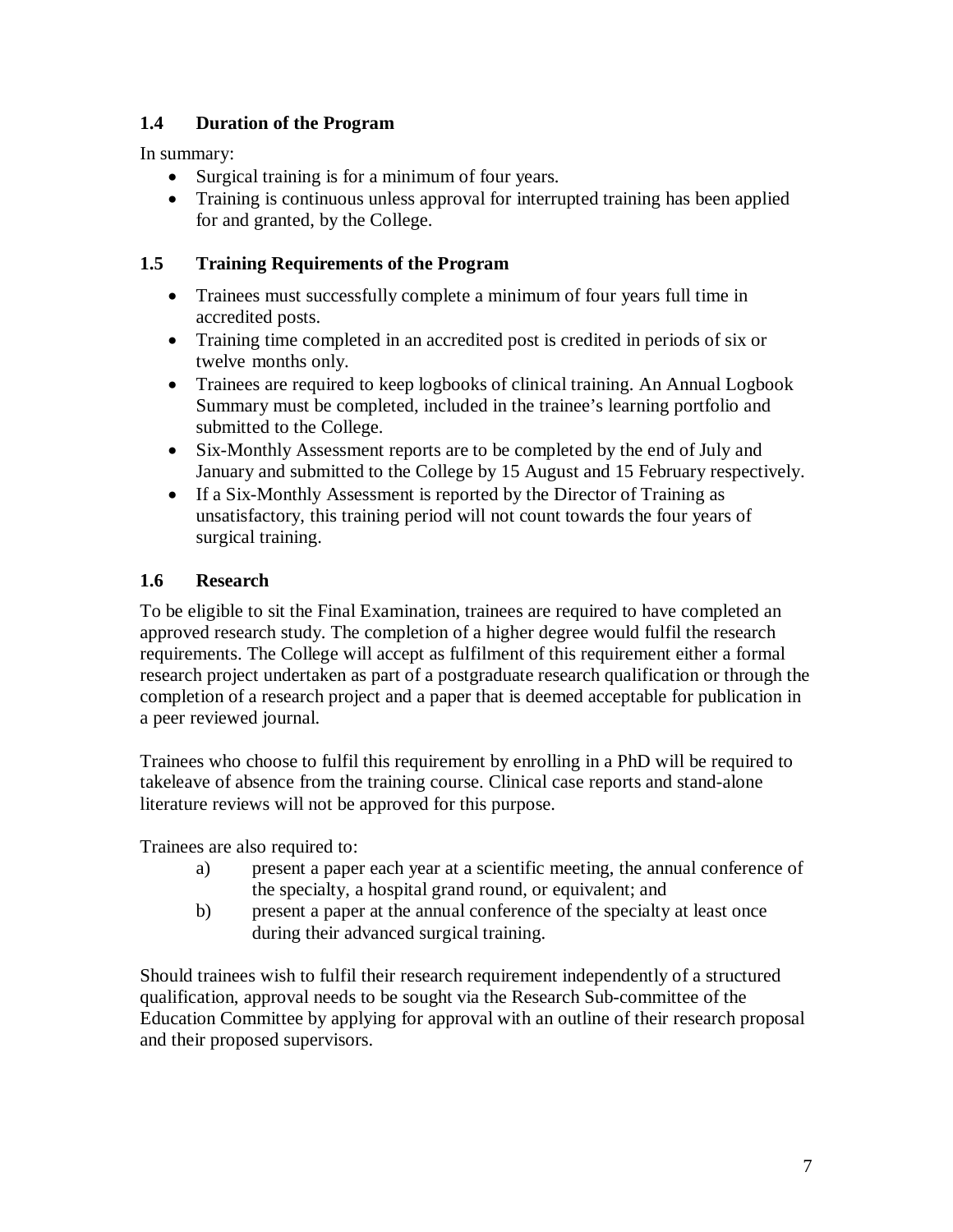#### **1.7 Curriculum**

The overall structure of the curriculum is demonstrated in the following flow chart:



As can be seen in this chart, the teaching of the curriculum can be divided into two distinct areas, clinical education and clinical training.

**Clinical education** is delivered in planned learning experiences. Evidence of participation in these learning experiences is to be included in the learning portfolios. These learning experiences are taught within the regional centres and are delivered by means of demonstrations, tutorials, lectures, seminars, literature review, web cases and are directed towards self learning.

Research is also an integral part of the training program.

Evidence of completion will be determined by portfolio reviews and checks, literature reviews and the trainees' log of web based cases.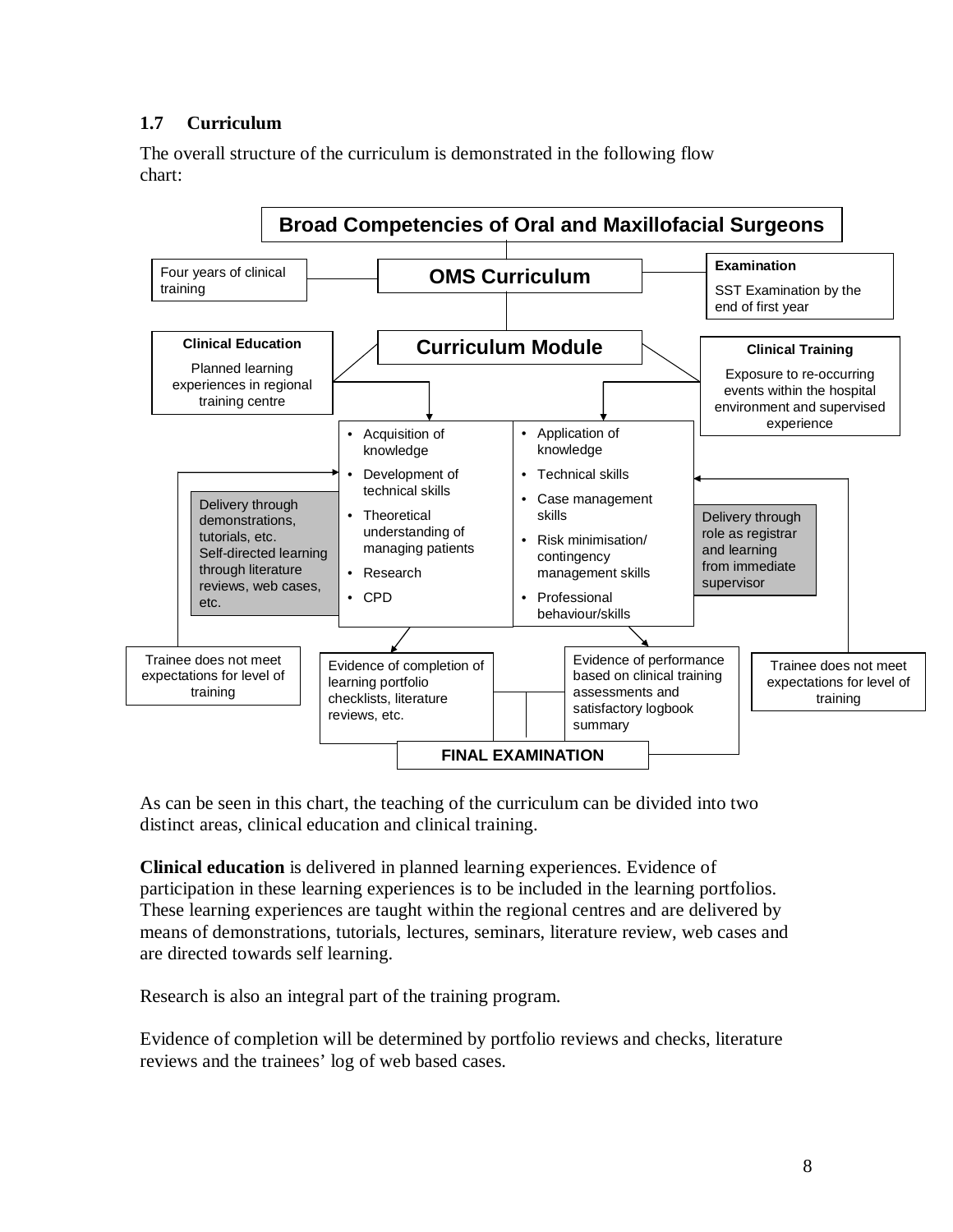**Clinical training** is delivered by supervised training in teaching hospitals associated with the regional centres and relevant university departments. Training posts are accredited by the College for this purpose. The application of knowledge and technical skills are passed on by teachers and mentors who are skilled in their specialty and are able to deliver this training in a timely and expert way.

Case management and risk management skills are learned in this setting along with professional skills which are passed on through registrar teaching and supervised training.

Evidence of training is assessed by portfolio and logbook review and by the various clinical assessment tools used by the College.

#### **1.8 The Modules**

The scope of specialist practice in OMS has been distilled into modules which are competency based. The curriculum allows stair cased progression through each of the sixteen modules as knowledge and surgical skills are acquired by the trainee. Modules are not recommended in any particular order and this is in keeping with the curriculum frameworks of OMS programs internationally. This is also in line with other Australian specialist medical colleges which rely on trainees completing clinical training within the hospital environment for the attainment of these competencies.

The sixteen modules which must be completed in order to meet the requirements of the FRACDS (OMS) are numbered 1 to 16 and are listed below.

Module 1: Anatomy and Embryology of the Head and Neck Module 2: Radiology and Nuclear Medicine Module 3: Dentoalveolar Surgery Module 4: Oral and Maxillofacial Pre-prosthetic Surgery and Implants Module 5: Pathology of the Oral Maxillofacial Region Module 6: Oral Mucosal Diseases Module 7: Facial Pain Module 8: Disorders of the Temporomandibular Joint and Masticatory Apparatus Module 9: Maxillary Sinus Disease Module 10: Oral and Maxillofacial Trauma Module 11: Orthognathic Surgery Module 12: Reconstructive Oral and Maxillofacial Surgery Module 13: Paediatric Oral and Maxillofacial Surgery Module 14: Oral and Maxillofacial Oncology Module 15: Oral and Maxillofacial Prosthetics and Technology Module 16: Adjunctive Technologies in Oral and Maxillofacial Surgery

Each module is set out in the following consistent format:

• Summary of module competencies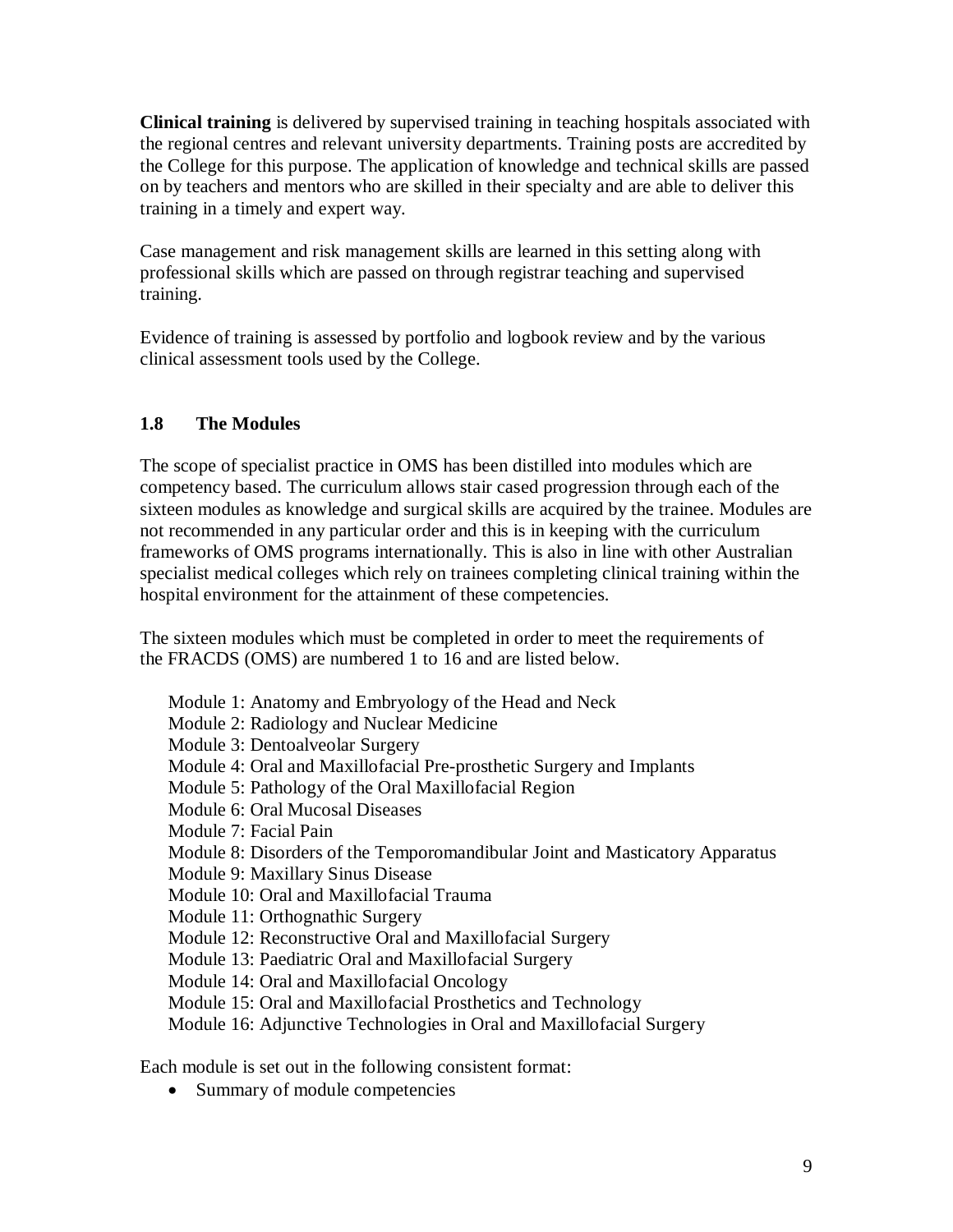- Learning opportunities and methods
- Resources including textbooks, journals and specific articles
- Related assessment
- Program level competencies for each module.

#### **1.9 Clinical Training Assessment (CTA)**

Clinical Training Assessment comprises three forms of assessment – Case Presentation plus Discussion, Assessment of Operative Process (AOP) and Team Appraisal of Conduct (TAC). Collectively, these workplace assessments will provide evidence that a trainee is competent in the practice of Oral and Maxillofacial Surgery.

#### **1.10 Examination Requirements**

The Surgical Science and Training (SST) examination is to be taken in the first year (OMS1). A pass this examination is mandatory to proceed into OMS 2.

A final examination is undertaken during the last training year (OMS 4) and a pass in this examination is mandatory for completion of the training program and award of Fellowship.

#### **1.11 Goals of the training program**

The broad goals of the training program in OMS are to ensure that all candidates who are awarded the FRACDS(OMS) qualification:

- a) are highly competent practitioners in OMS
- b) have the requisite knowledge, skills and professional attitudes for successful independent practice and
- c) have the necessary attitudes and attributes to strive for continual review and improvement of their practice.

These attributes are essential to providing the highest possible quality of service to meet the relevant health care needs of the communities in Australia and New Zealand.

#### **1.12 Broad competencies of the training program**

In order to fulfil these goals the Board and the College have identified a number of broad competencies for OMS, which are based on the  $CanMEDS<sup>2</sup>$  competencies. To encompass the full spectrum of the profession two further competencies have been added; they are Technical Expert and Clinical Decision Maker.

#### **Medical and Dental Expert**

• Provide optimal, ethical and patient-centred medical and dental care

 $\frac{1}{2}$ CanMEDS 2005 Framework of the Royal College of Physicians and Surgeons of Canada ‐ http://rcpsc.medical.org/canmeds/bestpractices/framework\_e.pdf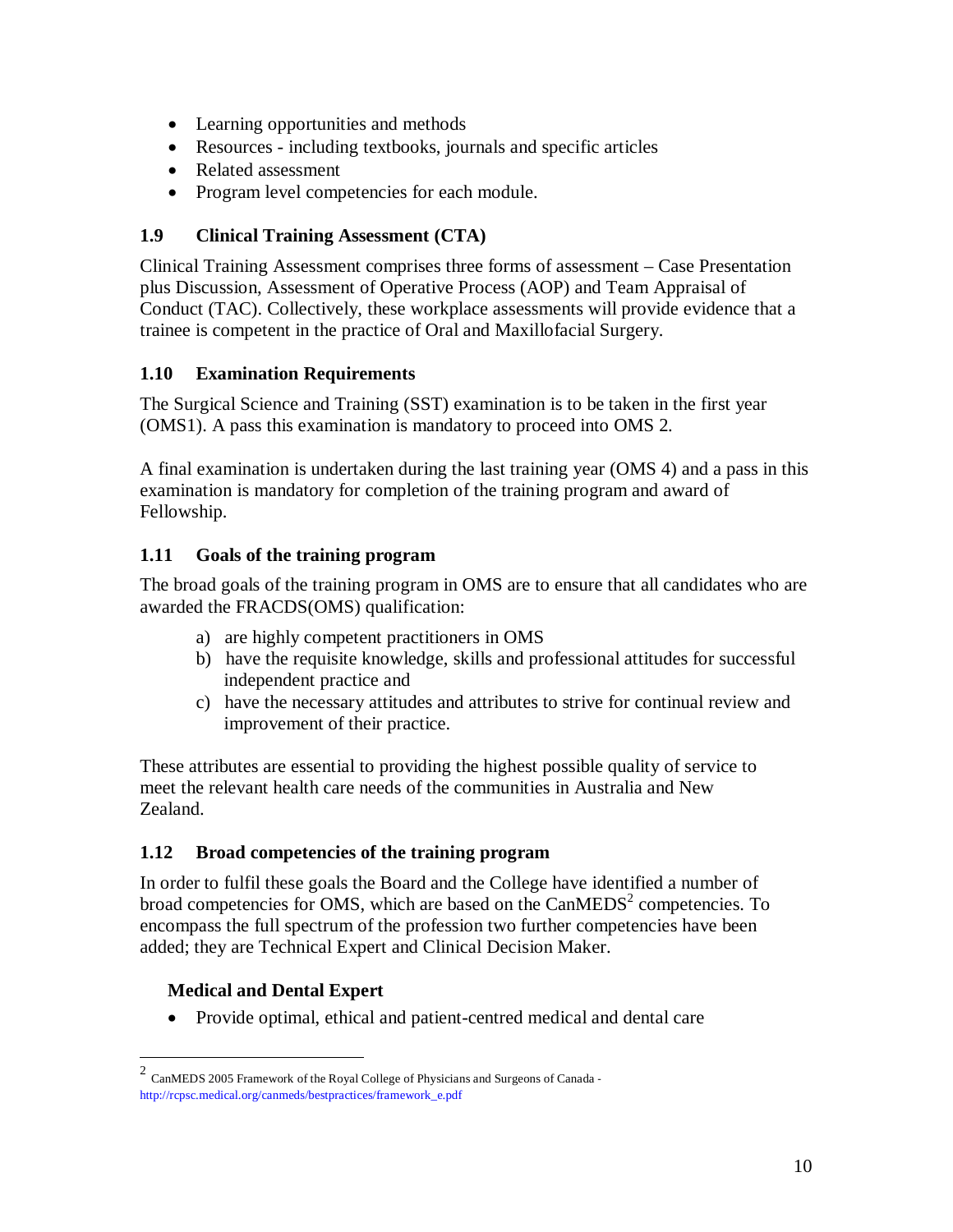- Establish and maintain clinical knowledge, skills and attitudes
- Demonstrate medical and dental expertise in situations other than patient care, such as providing expert legal testimony or advising governments.

#### **Clinical Decision Maker**

- Elicit a relevant, complete and concise history
- Perform a focused and accurate physical examination
- Critically evaluate the advantages and disadvantages of different investigative modalities
- Select appropriate investigative methods and monitoring techniques in a resourceeffective, and ethical manner
- Recognise the most common disorders and differentiate those amenable to operative and non-operative treatment
- Demonstrate effective clinical problem solving and judgment to address patient problems, including interpreting the available data and integrating information to generate differential diagnoses and management plans
- Accurately identify the risks, benefits, and mechanisms of action of currently used drugs
- Apply preventative and therapeutic interventions in an effective and timely manner
- Identify risk and, where necessary, plan a risk management strategy
- Effectively manage complications of operative procedures and the underlying disease process
- Ensure adequate follow up is arranged for procedures performed
- Effectively and appropriately prioritise professional duties when faced with multiple patients and/or problems.

#### **Technical Expert**

- Safely and effectively perform appropriate surgical procedures
- Demonstrate the manual dexterity required to carry out procedures
- Approach and carry out procedures with due attention to the safety of patient, self and others
- Adapt skills in the context of each patient/each procedure
- Employ a critically reflective approach to individual clinical performance with a view to continuous improvement.

#### **Communicator**

- Communicate effectively with patients, their families and the community through verbal and written means of communication, respecting the diversity of background and cultural values
- Listen effectively, including being aware and responsive to nonverbal cues
- Establish effective relationships with patients, their families (where appropriate) and the community. These relationships should be characterised by understanding, trust, respect, honesty and empathy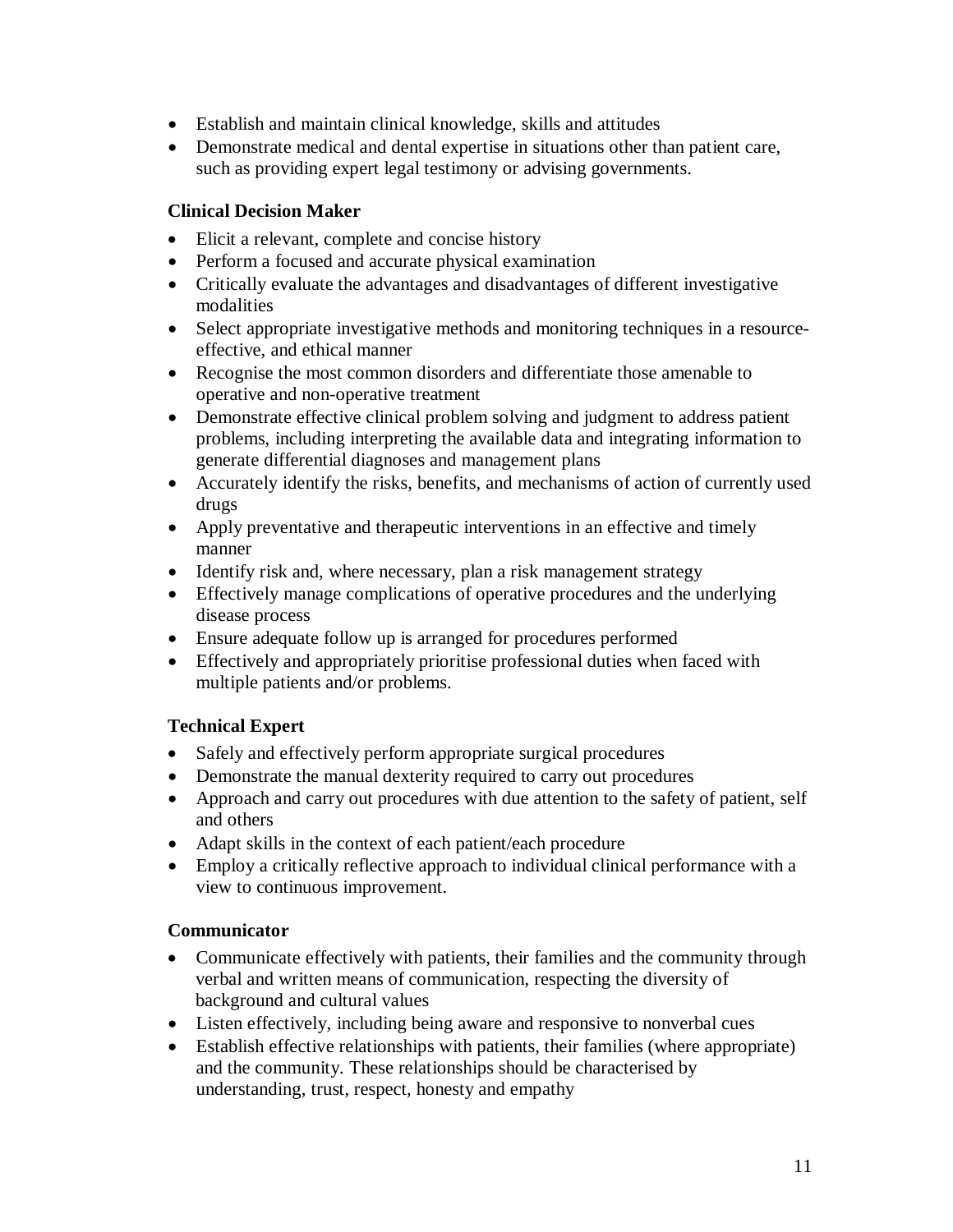- Accurately obtain and synthesise relevant information and perspectives of patients and families, as well as other health professionals
- Communicate information to patients and their families (where appropriate) about surgery and treatment options in such a way that it is
- easily understood and promotes the patient's participation in informed decision making
- Demonstrate the importance of cooperation and communication among health professionals to maximise the benefits to patient care and outcomes
- Address challenging communication issues such as obtaining informed consent, delivering bad news, anger, confusion and misunderstanding
- Convey effective oral and written information about a medical encounter.

#### **Collaborator**

- Assess, plan, provide and integrate care for individual patients (or groups of patients) in collaboration with others
- Recognise the need to refer patients to other professionals
- Participate in inter-professional team meetings and demonstrate the ability to accept, consider and respect the opinions of other team members, whilst contributing OMS specific expertise him/herself
- Contribute effectively to other inter-professional team activities including activities in alternate settings such as committee work, research, teaching and learning
- Respect team ethics, including confidentiality, resource allocation and professionalism
- Work effectively with other health professionals to prevent, negotiate, and resolve inter-professional conflict.

#### **Manager**

- Participate in activities that contribute to the effectiveness of the healthcare organisation, e.g. systemic quality process evaluation and improvement
- Utilise personal resources effectively in order to balance patient care, practice requirements, learning needs and personal life
- Make sound judgments on the allocation of healthcare resources, balancing effectiveness, efficiency and access with optimal patient care
- Describe the structure and function of the healthcare system as it relates to OMS
- Employ information technology to optimise patient care, lifelong learning and other activities
- Plan relevant elements of health care delivery, e.g. work schedules, budgeting, organisational funding
- Serve in leadership roles effectively.

#### **Health Advocate**

• Identify the opportunities for advocacy, health promotion and disease prevention with individual patients, communities and populations, and respond appropriately